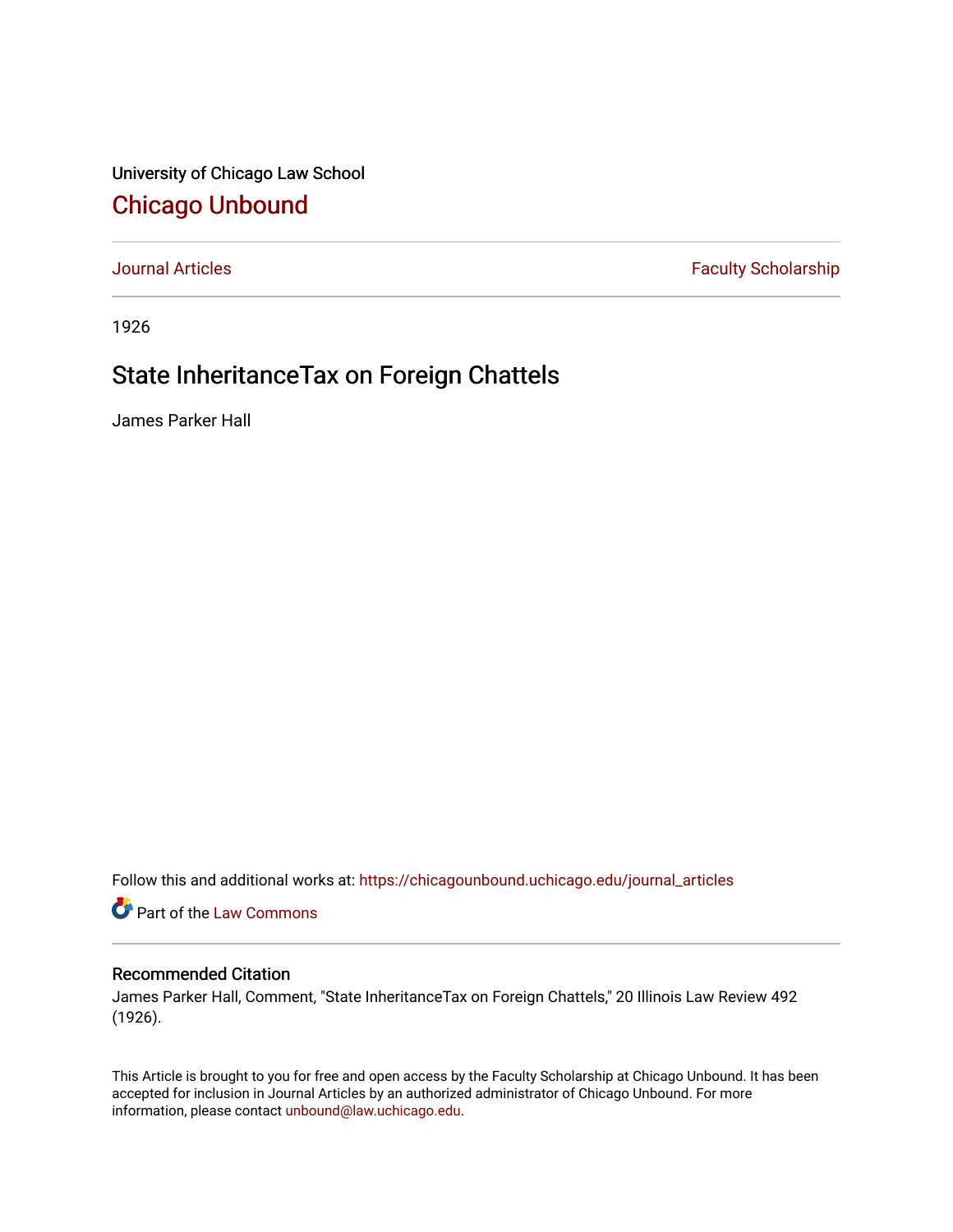## **COMMENT ON RECENT CASES**

CONSTITUTIONAL LAW—TAXATION—SUCCESSION TAX ON FOR-EIGN CHATTELS OF RESIDENT DECEDENT.-[United States] *Frick v. Pennsylvania'* decides several important and interesting points in the law of inheritance taxation contrary to the practice of a number of states. Henry C. Frick, a testator domiciled in Pennsylvania, disposed by will of a large amount of tangible personalty located in Massachusetts and New York (the "Fiick Art Collection"), and a large number of valuable shares of stock in corporations chartered in states other than Pennsylvania. The Pennsylvania statute purported to tax at a certain- rate the transfer at death of all such property, without making any deduction for similar taxes paid to the United States or to any other state, and was upheld in the local courts.<sup>2</sup> The United States Supreme Court held: (1) that the tax on tangible personalty outside of Pennsylvania was wholly invalid for lack of jurisdiction; (2) that the state could only tax such value of the stock of foreign corporations as remained after deducting the taxes imposed by the states of their charters as a condition of the transfer of the stock to the control of the Pennsylvania executor; and (3) that the federal inheritance tax need not be thus deducted.

The more generally accepted argument against point (1) above runs as follows: A tax upon succession at death is a tax upon the privilege of succeeding to the property of a decedent, and can be levied by any state whose consent to such succession is in fact necessary to its successful assertion. In the case of New York land of a Pennsylvania decedent, the law of New York says decisively how it shall descend on the death of the owner, without any reference to the law of Pennsylvania; but, in the case of New York chattels owned by a Pennsylvania decedent, the law of New York permits them to descend according to the law of Pennsylvania-the decedent's domicil. In consequence, anyone claiming the New York chattels must show the consent of two states-New York, where the chattels are actually situated and physically controllable, and also Pennsylvania, which is permitted by the law of New York to say how the New York chattels may descend. Unless *both* states permit a particular devolution to take place, it will not, and so each may charge for such permission-i. e., may levy a succession tax.

This argument had apparently been approved in the opinions of Mr. Justice Holmes in *Blackstone v. Miller3* and in Bullen **v.** *Wisconsin.4* In the former case an Illinois decedent left a deposit in a New York bank, the succession to which was taxed **by** both Illinois and New York. In upholding the New York tax, Mr. Justice Holmes said:

4. (1916) 240 U. S. 625.

**<sup>1.</sup>** (1925) 45 **S.** Ct. 603.

*<sup>2.</sup> Frick's* Estate (1923) 277 Pa. 242.

**<sup>3.</sup>** (1903) 188 U. S. 189.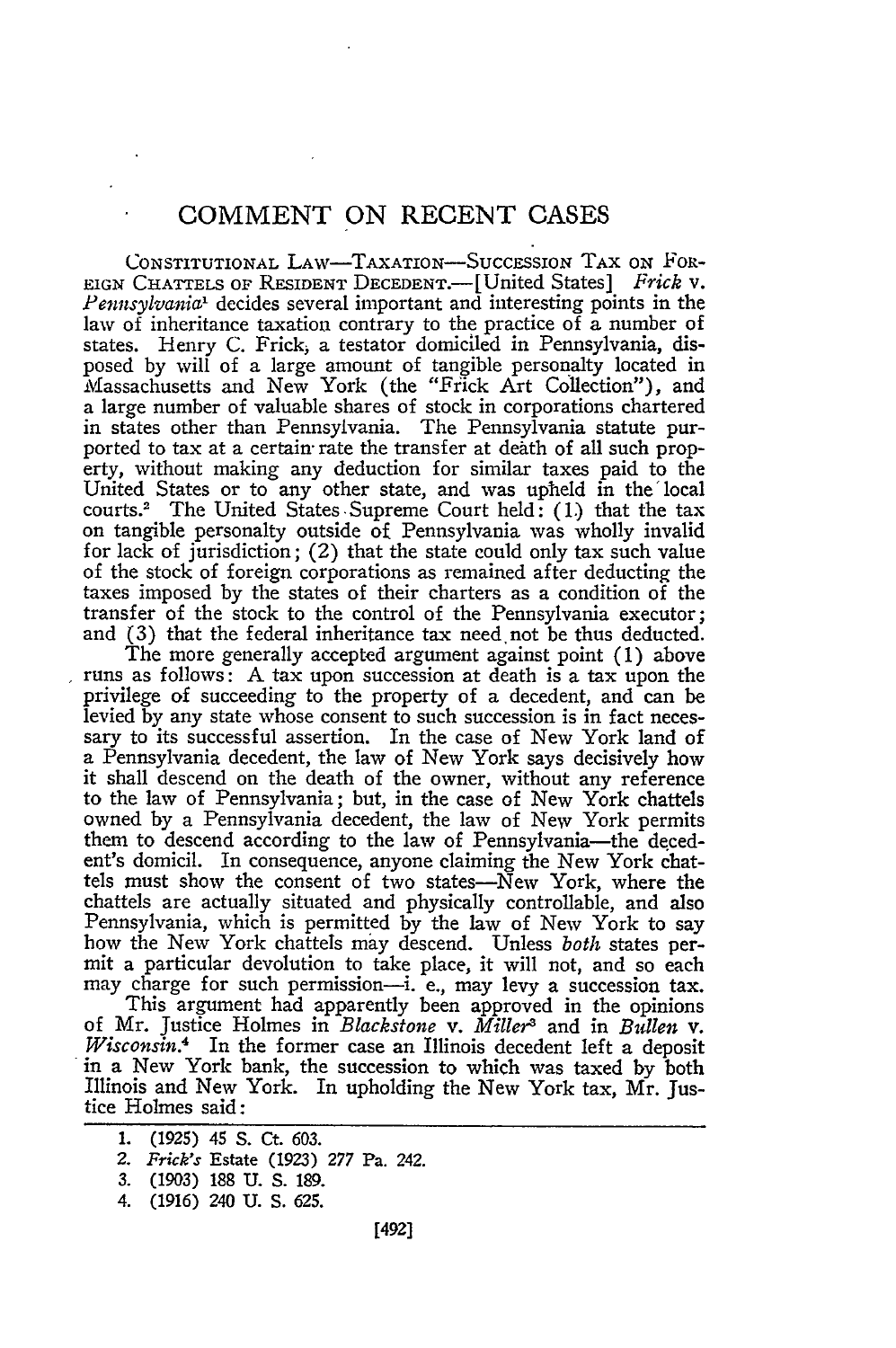"No one doubts that succession to a tangible chattel may be taxed wherever the property is found, and none the less that the law of the situs accepts its rules of succession from the law of the domicil, or that by the law, of the domicil the chattel is part of a universitas and is taken into account again in the succession tax there. . **.** . The fact that two states, dealing each with its own law of succession, both of which the plaintiff in error has to invoke for her rights, have taxed the right which they respectively confer, gives no cause for complaint on constitutional grounds. . **.** . The universal succession is taxed in one state, the singular succession is. taxed in another. The plaintiff has to make out her right under both to get the money."<sup>5</sup>

In *Bullen v. Wisconsin* a revocable trust, established by a Wisconsin decedent with an Illinois trust company, having already been subjected to an Illinois succession tax, was held also subject to a Wisconsin one, Mr. Justice Holmes again saying:

"The power to tax is not limited in the same way as the power to effect the transfer of property. If this fund had passed **by** intestate succession, it would be recognized that **by** the traditions of our law the property is regarded as a universitas, the succession to which is incident to the succession to the persona of the deceased. As the states where the property is situated, if governed **by** the common law, generally recognize the law of the domicil as determining the succession, it may be said that, in a practical sense at least, the law of the domicil is needed to establish the inheritance. Therefore the inheritance may be taxed at the place of the domicil, whatever the limitations of power be taxed at the place of the domicil, whatever the limitations of power<br>over the specific chattels may be, as is especially plain in the case of<br>contracts and stock..... The same would be true of a universal The same would be true of a universal succession established by **will."8**

In the *Frick* case the unanimous court, speaking through Mr. Justice Van Devanter, distinguished the *Blackstone* and *Bullen* cases as relating to intangible personalty, and said that the acceptance **by** New York of the succession law of the domiciliary state, Pennsylvania, did not have the effect of making that law, as such, applicable to the transfer. The domiciliary law in itself could have no force outside of that state. "Only in virtue of its express or tacit adoption **by** the states of the situs could it have any force or application in them. Through its adoption **by** them it came to represent their will, and this was the sole basis of its operation there." The transfers occurring, therefore, **by** virtue of the laws of New York and Massachusetts and not **by** the laws of Pennsylvania, the latter could not tax the transfer. In fact, ancillary proceedings to administer the New York and Massachusetts property were taken in those states, local succession taxes were paid there, and none of the property was taken to Pennsylvania.

The soundness of this reasoning seems to depend upon the conception of the part actually played by the law of Pennsylvania in the devolution of the New York chattels. The court is quite right in saying that *as law* it cannot operate in New York, where all operative state law must be New York law, either by initiation or

<sup>5. (1903) 188</sup> U. S. at 204, 206-7.

*<sup>6.</sup>* (1916) 240 U. S. at 631.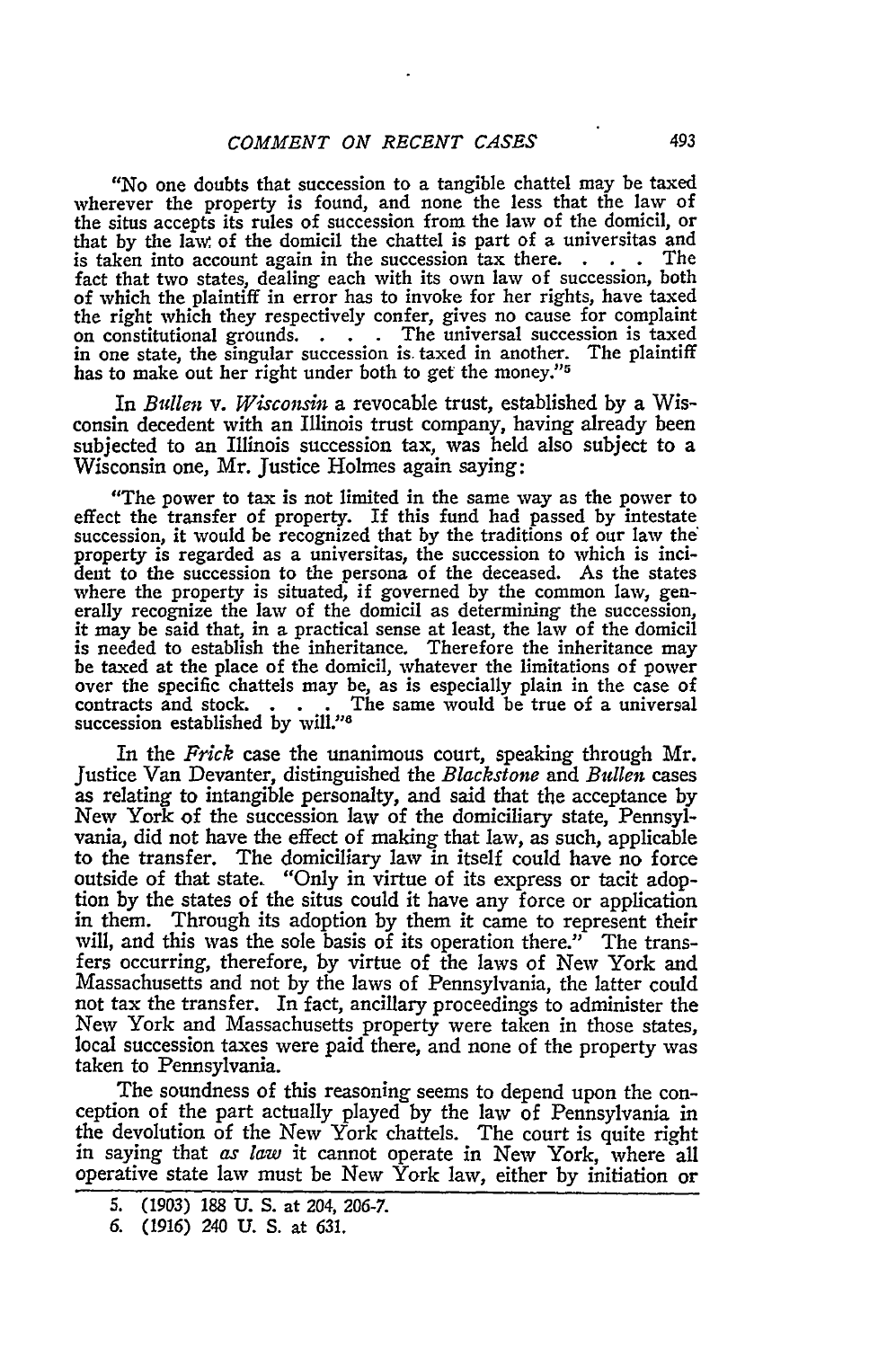adoption. But as a *de facto consent* to a certain disposition of the New York chattels, permitted to be effective by the law of New York, it is operative and indeed essential to the legatee's success under the law of New York. Of course, the law of New York might be different, if New York so willed, and might dispose of the New York chattels regardless of the Pennsylvania law, as does the law of some states in the case of intestacy of a non-resident decedent. But if, in fact, the law of New York will dispose of the local chattels as Pennsylvania law directs, cannot Pennsylvania make a charge for its consent, in the form of a succession tax measured by a percentage of the value of the New York property? It may be argued, somewhat technically, that there is no way for Pennsylvania to collect the tax from the New York chattels, if left to a New York legatee, and that, if the tax is conceived as wholly on the legatee's right to succeed, it ought not to be collected from other parts of the estate. But the tax may be conceived as on the testator's right to bequeath,<sup>7</sup> and as such may be made a lien on the Pennsylvania part of the estate. This in fact was the construction given the tax law by the Pennsylvania Supreme Court.<sup>8</sup> And if it be said that the right to bequeath New York chattels is also governed by New York law, it may be answered that, if New York law gives effect to Pennsylvania's will about how they may be bequeathed, Pennsylvania may make a charge for willing one way rather than another.

On the other hand, suppose a power of appointment over New York chattels were given to a resident of Pennsylvania, such power, when exercised, however, to take effect by the law of New York. Very likely it would be held that Pennsylvania could not tax the exercise of this power by the Pennsylvania resident and measure it by the value of the New York property affected. May it be thought that the expressed consent of Pennsylvania to a certain devolution of New York chattels by New York law is to be treated like the exercise of this hypothetical power of appointment-and so not a proper basis for taxation?

Another argument more easily disposed of by the court was that Pennsylvania could measure the tax on the part of the estate that did not have a situs in Pennsylvania by the value of the estate everywhere. Counsel for Pennsylvania cited *Maxwell* v. Bugbee,<sup>9</sup> holding that New Jersey could tax the succession to the New Jersey property of a non-resident decedent at a *rate* graduated according to the size of the entire estate everywhere. This, of course, was readily distinguishable as a not irrational method of fixing a graduated rate upon the testator's right to bequeath (upon a theory of marginal utility akin to those which support progressive taxation generally), and as not at all equivalent in result to imposing the ordinary tax on all foreign as well as domestic property as would be the rule contended for by Pennsylvania. The latter, if valid, was located to tax it on the basis of the value of the entire estate everywhere.

- 
- 

*<sup>7.</sup> Knowlton v. Moore* (1900) 178 U. **S.** 41, 48-51. *8. Frick's Estate* (1923) *277* Pa. 242, **250-5Z 9. (1919) 250 U. S. 525.**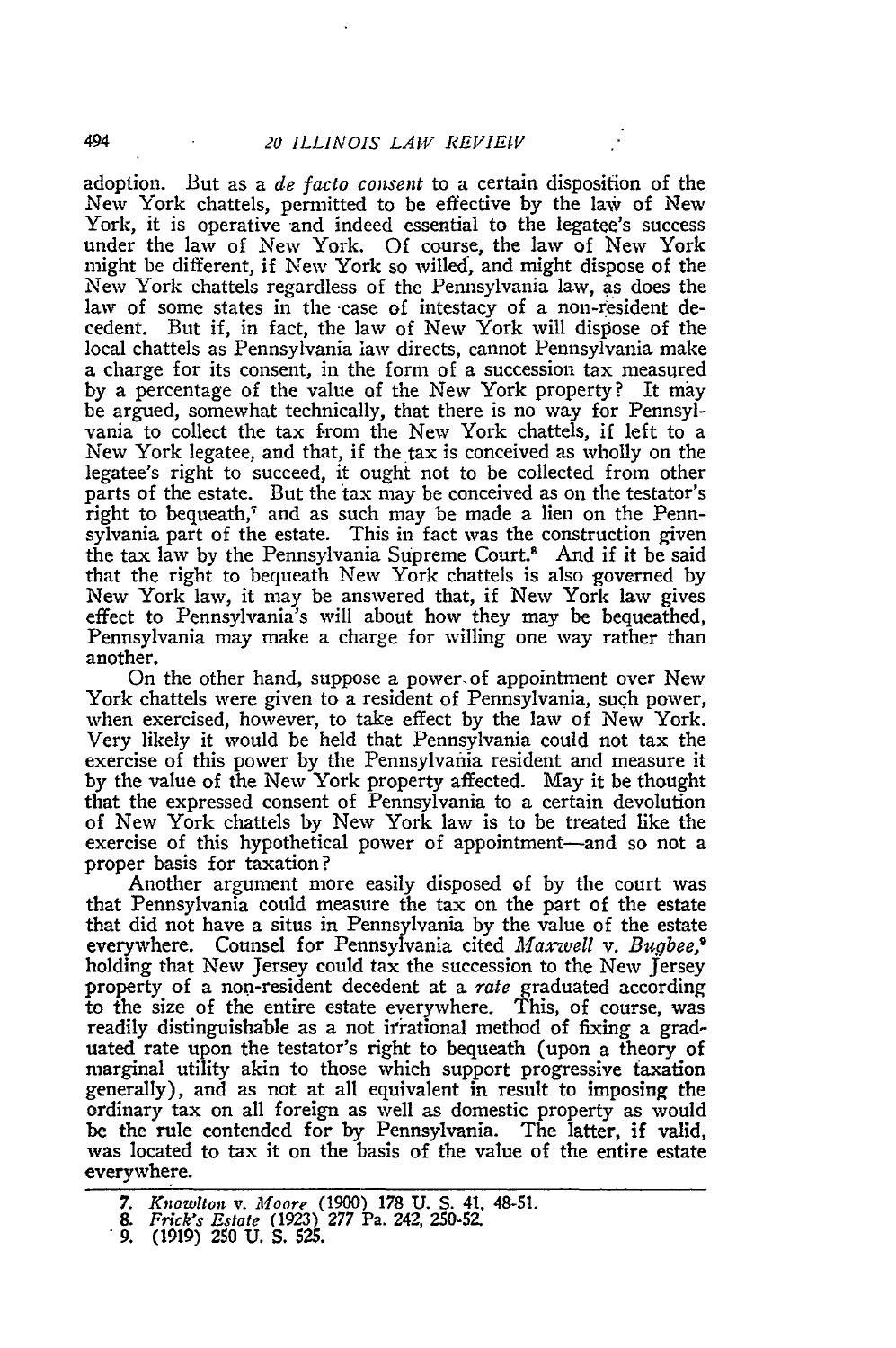**A\*** point of the utmost importance implicitly decided here is that a state has no absolute power over the conditions of devolution upon death, even of property within its borders. There have been many dicta in the state courts and a few in the United States Supreme Court that the right to transmit or succeed to property at death was but a statutory right that might be wholly abrogated or controlled by legislative authority.<sup>10</sup> If such were the case the pecuniary power of the state over inheritances would not be limited by the ordinary canons of due process as applied to taxation, but it would be free to impose such pecuniary conditions as it saw fit as the price of its indispensable consent to a particular devolution. It has this arbitrary power to exclude foreign corporations (not doing interstate, foreign, or federal business or exercising any federal privilege) and may therefore validly impose a pecuniary condition (often called a tax) upon their right to do business in the state, measured by the value of all their property everywhere,<sup>11</sup> though an impost on property outside of the taxing state is not validconsidered purely as a tax.<sup>12</sup> And it may, of course, impose similarly measured pecuniary conditions upon franchises granted by it to domestic corporations,13 which it could withhold altogether at pleasure. The present decision, then, that a state may not measure the price of its consent to a particular devolution of property within it by the total value of the decedent's estate everywhere, is a logical death-blow to the doctrine that the control of inheritances is absolutely within the power of a state under the Fourteenth Amendment. In this aspect it is perhaps second in importance to no other decision of the current year.

Point (2) was elaborated as follows: The Pennsylvana decedent owned stock in corporations of other states, which subjected their transfer on death to a tax which was made a condition precedent to their control by the executors and a first lien upon the stock on the books of the corporations. These taxes had to be paid to bring the stock into the Pennsylvania administration of the estate, and the court held that they must therefore be deducted as a part of the value of the stocks beyond the control of Pennsylvania. But, point (3), the United States having no power to *control* the devolution of property at death within a state, the federal estate tax upon such stocks was not thus deductible, as it merely applied, concurrently with the Pennsylvania tax, upon property equally subject to both taxes. There being ample estate to satisfy both, no question arose as to which might be preferred if there were a deficiency.

As a substantial step toward checking the plurality of taxes now levied upon personal property at death in this country, the

<sup>10.</sup> See (1906) 9 L. R. A. (N. S.) 121-23, note; U. S. v. Perkins (1896) 163 U. S. 625, 628-30. Contra: Nunnemacher v. State (1906) 129 Wis. 190; Brewer, J., dissenting, in *Magoun v. Ill. Trust & Sav. Bank* (1898) 170<br>U. S. 283, 302-3.

<sup>11.</sup> *Horn Silver Mining Co. v. New York* (1892) 143 U. S. 305.

<sup>12.</sup> *Union Refrigerator Transit Co. v. Ky.* (1905) **199** U. S. 194.

*<sup>13.</sup> Kansas City, etc., R5 , v. Stiles* (1916) 242 U. **S.** 111.